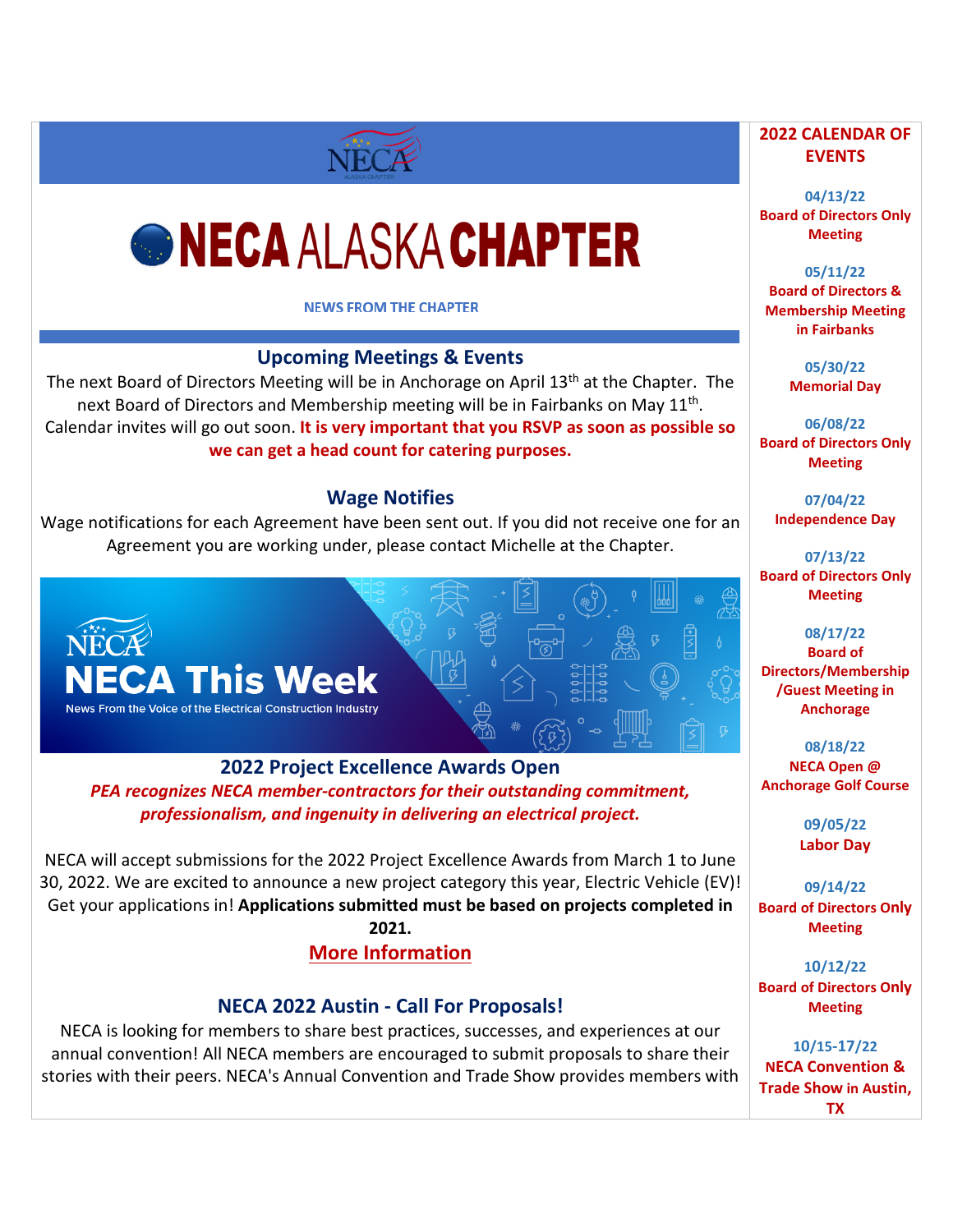the tools needed to keep their companies on top, but we need your help during NECA 2021 Austin. **The deadline for this opportunity is March 21, 2022! [Submit Proposal Now](https://proposalspace.com/calls/d/1421)**

### **Administration Reports on Supply Chain Issues**

The COVID-19 pandemic exposed vulnerabilities in our Nation's supply chain from importing critical medical supplies to now everyday goods and materials. President Biden signed Executive Order 14017 directing an all-of-government approach to assessing vulnerabilities in – and strengthening the resilience of – the United States' critical supply chains.

**[More Information](https://d15k2d11r6t6rl.cloudfront.net/public/users/Integrators/BeeProAgency/733059_716145/NECA%20Government%20Affairs%202-28-22_1.pdf)**

# **Department of Labor's Notice of Proposed Rule: Updating the Davis-Bacon and Related Acts Regulation**

On March 11, 2022, the Department of Labor announced a notice of proposed rulemaking, *Updating the Davis-Bacon and Related Acts Regulations* to better reflect the needs of workers in the construction industry, and planned federal construction investments. The proposed rulemaking by the department's Wage and Hour Division represents the most comprehensive review of the Davis-Bacon Act regulations in 40 years.

# **[More Information](https://www.dol.gov/agencies/whd/government-contracts/construction/NPRM-davis-bacon)**

#### **New Guide to Significant Changes to NFPA 70E-2021**

NFPA 70E *Standard for Electrical Safety in the Workplace* is revised on a three-year cycle. This new NECA publication and resource is intended to identify what has changed from the previous edition of NFPA 70E, and how it impacts employers and employees relative to their shared responsibilities in compliance with the contained rules as revised.

> Index Number: 5015-21 **Member: \$25| Non-Member: \$50**

> > **[Purchase](https://portal.necanet.org/s/product-details?id=a1B1U00000ZYkn2UAD)**



#### **NECAPAC**

NECAPAC encourages members to utilize secure online donations to ensure safe delivery of contributions. If you have never made an online contribution, please contact Hadlea Bothe at [Hadlea.Bothe@necanet.org](mailto:Hadlea.Bothe@necanet.org) or 240-800-5004 for assistance in creating an online NECAPAC profile. You can also let the Chapter know and we can assist.

**11/09/22 Board of Directors Only Meeting**

> **11/24/22 Thanksgiving Day**

#### **12/03/22**

**Annual Board of Directors & Membership Meeting and Holiday Party in Anchorage**

> **12/25/22 Christmas Day**

**01/01/23 New Year's Day**